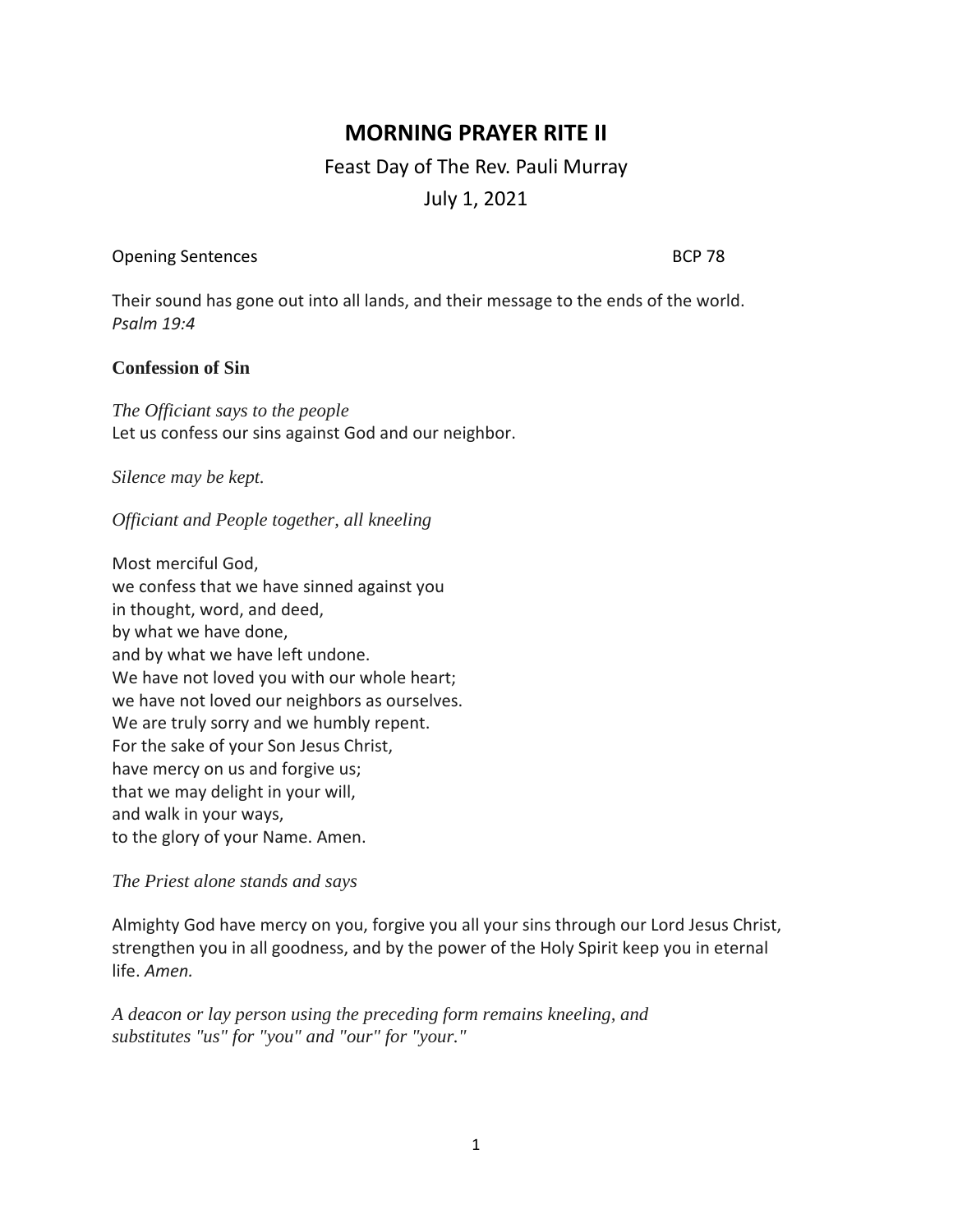| <b>Invitatory and Psalter</b>                                                                                                                              | <b>BCP 80</b>  |
|------------------------------------------------------------------------------------------------------------------------------------------------------------|----------------|
| V: Lord, open our lips.<br>R: And our mouth shall proclaim your praise.                                                                                    |                |
| Glory to the Father, and to the Son, and to the Holy Spirit:<br>as it was in the beginning, is now, and will be for ever. Amen.                            |                |
| Alleluia                                                                                                                                                   |                |
| <b>Jubilate</b>                                                                                                                                            | <b>BCP 82</b>  |
| Be joyful in the Lord, all you lands; *<br>serve the Lord with gladness<br>and come before his presence with a song.                                       |                |
| Know this: The Lord himself is God; *<br>he himself has made us, and we are his;<br>we are his people and the sheep of his pasture.                        |                |
| Enter his gates with thanksgiving;<br>go into his courts with praise; *<br>give thanks to him and call upon his Name.                                      |                |
| For the Lord is good;<br>his mercy is everlasting; *<br>and his faithfulness endures from age to age.                                                      |                |
| Glory to the Father, and to the Son, and to the Holy Spirit:<br>as it was in the beginning, is now, and will be for ever. Amen.                            |                |
| The Psalm or Psalms Appointed                                                                                                                              | <b>BCP 764</b> |
| <b>Psalm 119:17-24 Gimel</b><br>Retribue servo tuo                                                                                                         |                |
| Deal bountifully with your servant,<br>so that I may live and observe your word.<br>Open my eyes, so that I may behold<br>wondrous things out of your law. |                |

I live as an alien in the land;

do not hide your commandments from me.

My soul is consumed with longing

for your ordinances at all times.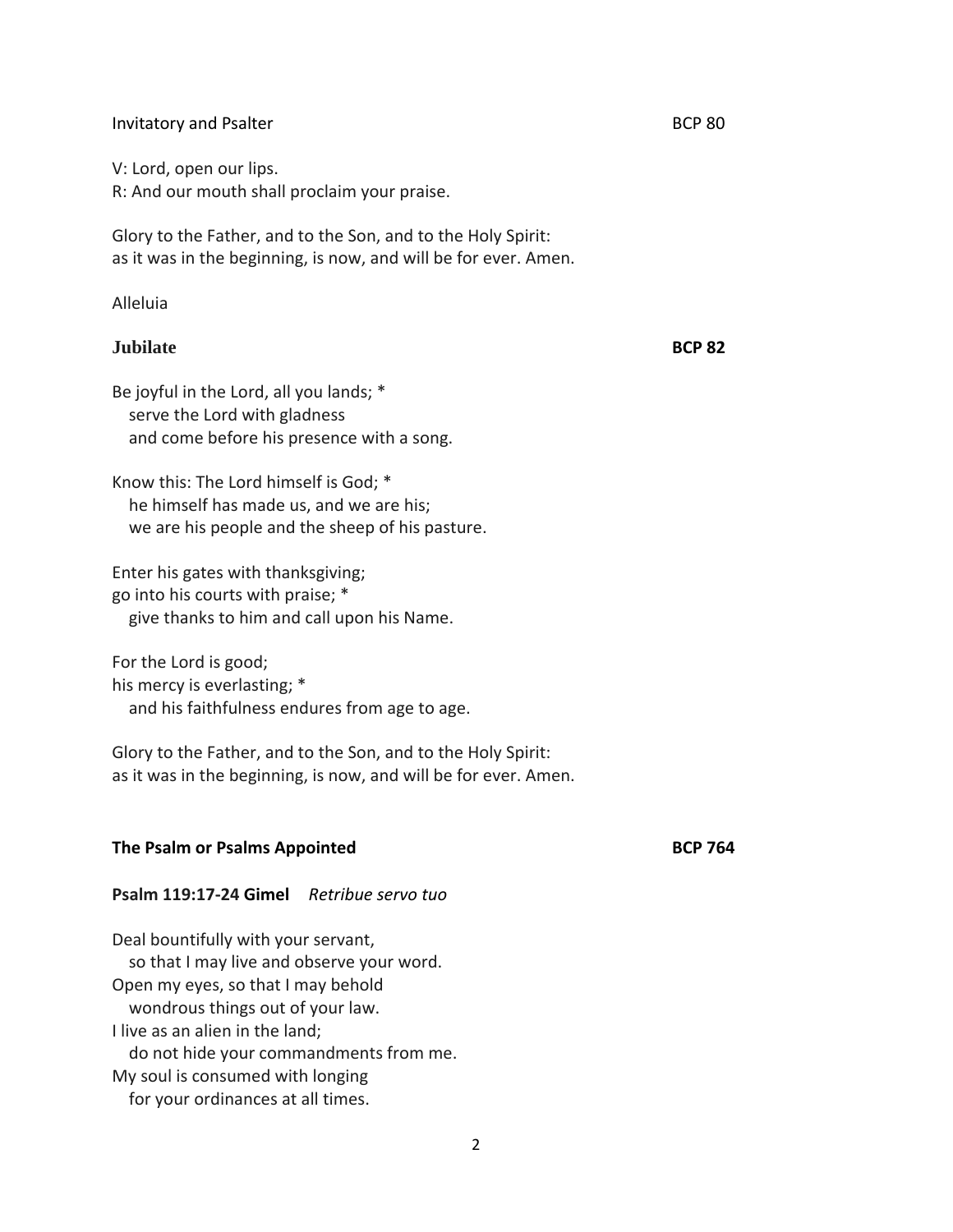You rebuke the insolent, accursed ones, who wander from your commandments; take away from me their scorn and contempt, for I have kept your decrees. Even though princes sit plotting against me, your servant will meditate on your statutes. Your decrees are my delight,

they are my counselors.

Glory to the Father, and to the Son, and to the Holy Spirit: as it was in the beginning, is now, and will be for ever. Amen

### **First Lesson Galatians 3:26-29**

For in Christ Jesus you are all children of God through faith. As many of you as were baptized into Christ have clothed yourselves with Christ. There is no longer Jew or Greek, there is no longer slave or free, there is no longer male and female; for all of you are one in Christ Jesus. And if you belong to Christ, then you are Abraham's offspring, heirs according to the promise.

*Officiant* The Word of the Lord *People* Thanks Be to God

# **Canticle 13 A Song of Praise BCP 90**

Glory to you, Lord God of our fathers; \* you are worthy of praise; glory to you. Glory to you for the radiance of your holy Name; \* we will praise you and highly exalt you for ever.

Glory to you in the splendor of your temple; \* on the throne of your majesty, glory to you. Glory to you, seated between the Cherubim; \* we will praise you and highly exalt you for ever.

Glory to you, beholding the depths; \* in the high vault of heaven, glory to you. Glory to you, Father, Son, and Holy Spirit; \* we will praise you and highly exalt you for ever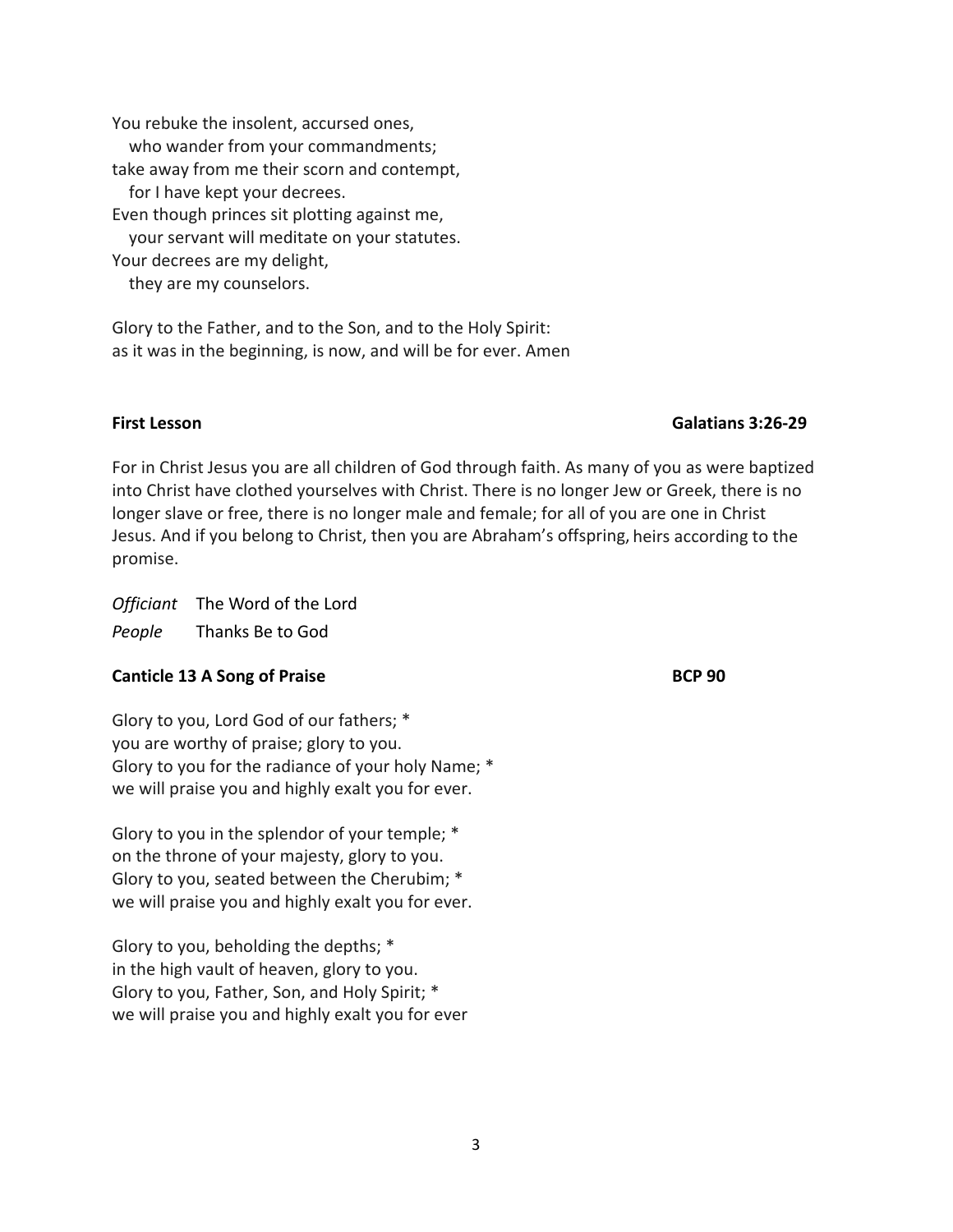#### **Second Lesson Mark 12:1-12**

Then he began to speak to them in parables. "A man planted a vineyard, put a fence around it, dug a pit for the wine press, and built a watchtower; then he leased it to tenants and went to another country. When the season came, he sent a slave to the tenants to collect from them his share of the produce of the vineyard. But they seized him, and beat him, and sent him away empty-handed. And again he sent another slave to them; this one they beat over the head and insulted. Then he sent another, and that one they killed. And so it was with many others; some they beat, and others they killed. He had still one other, a beloved son. Finally he sent him to them, saying, 'They will respect my son.' But those tenants said to one another, 'This is the heir; come, let us kill him, and the inheritance will be ours.' So they seized him, killed him, and threw him out of the vineyard. What then will the owner of the vineyard do? He will come and destroy the tenants and give the vineyard to others. Have you not read this scripture:

'The stone that the builders rejected has become the cornerstone; this was the Lord's doing, and it is amazing in our eyes'?"

When they realized that he had told this parable against them, they wanted to arrest him, but they feared the crowd. So they left him and went away.

*Officiant* The Word of the Lord

*People* Thanks Be to God

### **Homily** The Life of Pauli Murray

| Canticle 19 The Song of the Redeemed Magna et mirabilia<br>Revelation 15:3-4                                                                                                                                                     | <b>BCP 93</b> |
|----------------------------------------------------------------------------------------------------------------------------------------------------------------------------------------------------------------------------------|---------------|
| O ruler of the universe, Lord God,<br>great deeds are they that you have done, *<br>surpassing human understanding.<br>Your ways are ways of righteousness and truth, *<br>O King of all the ages.                               |               |
| Who can fail to do you homage, Lord,<br>and sing the praises of your Name? *<br>for you only are the Holy One.<br>All nations will draw near and fall down before you, *<br>because your just and holy works have been revealed. |               |
| Glory to the Father, and to the Son, and to the Holy Spirit: *<br>as it was in the beginning, is now, and will be for ever. Amen.                                                                                                |               |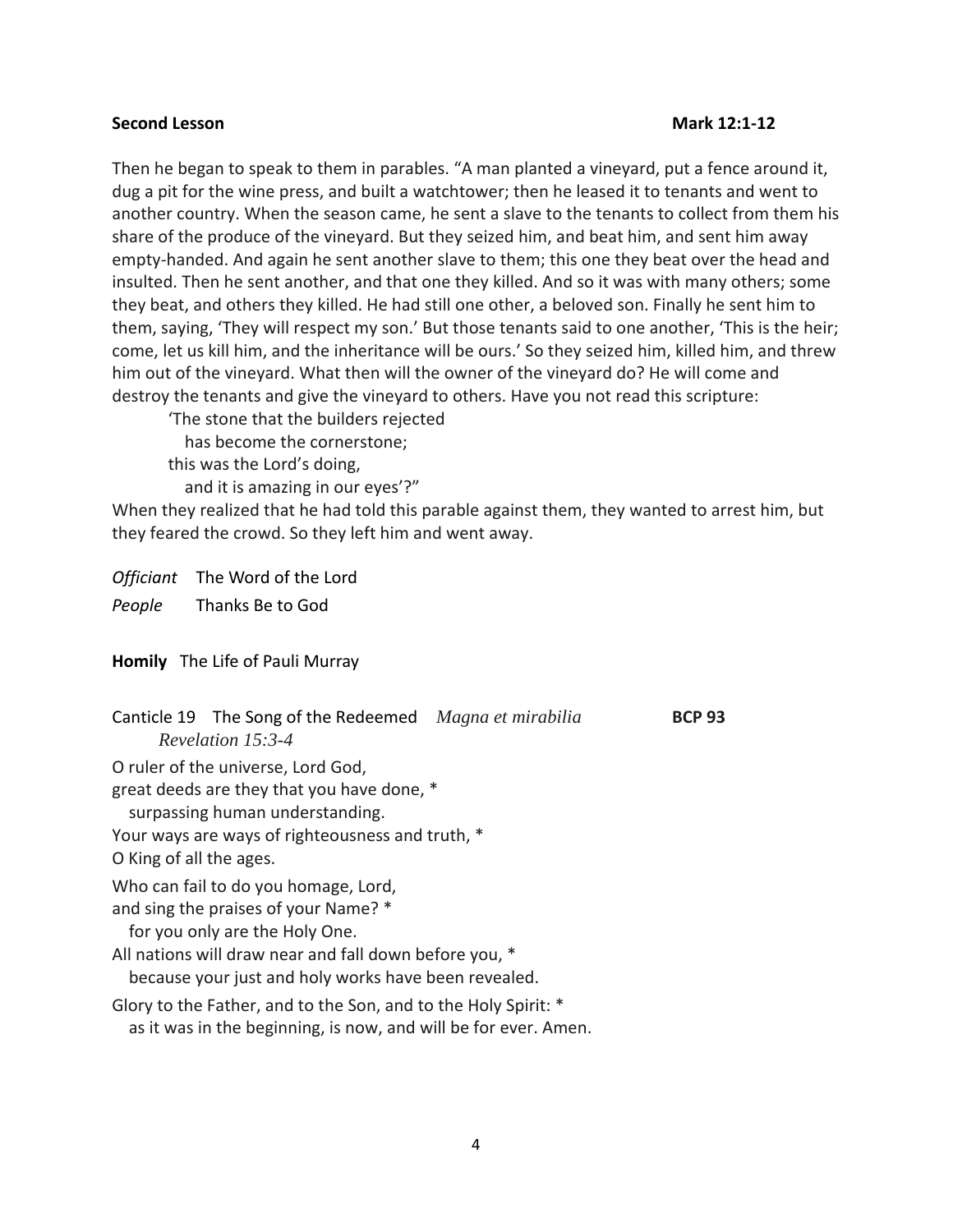### Apostle's Creed and BCP 96

I believe in God, the Father almighty, creator of heaven and earth.

I believe in Jesus Christ, his only son, our Lord. He was conceived by the power of the Holy Spirit and born of the Virgin Mary. He suffered under Pontius Pilate, was crucified, died, and was buried. He descended to the dead. On the third day he rose again. He ascended into heaven, and is seated at the right hand of the Father. He will come again to judge the living and the dead.

I believe in the Holy Spirit, the holy catholic Church, the communion of saints, the forgiveness of sins, the resurrection of the body, and the life everlasting. Amen.

### The Prayers BCP 97

V: The Lord be with you. R: *And also with you.* Let us pray.

Our Father in heaven, hallowed be your Name, your kingdom come, your will be done, on earth as in heaven. Give us today our daily bread. Forgive us our sins as we forgive those who sin against us. Save us from the time of trial, and deliver us from evil. For the kingdom, the power, and the glory are yours, now and for ever. Amen.

# Suffrages A BCP 97

- V. Show us your mercy, O Lord;
- R. And grant us your salvation.
- V. Clothe your ministers with righteousness;
- R. Let your people sing with joy.
- V. Give peace, O Lord, in all the world;
- R. For only in you can we live in safety.
- V. Lord, keep this nation under your care;
- R. And guide us in the way of justice and truth.
- V. Let your way be known upon earth;
- R. Your saving health among all nations.
- V. Let not the needy, O Lord, be forgotten;
- R. Nor the hope of the poor be taken away.
- V. Create in us clean hearts, O God;
- R. And sustain us with your Holy Spirit.

# *Collect of the Day* BCP 97

Liberating God, we thank you for the steadfast courage of your servant Pauli Murray, who fought long and well. Unshackle us from the chains of prejudice and fear, so that we may show forth your reconciling love and true freedom, which you revealed through your Son our Savior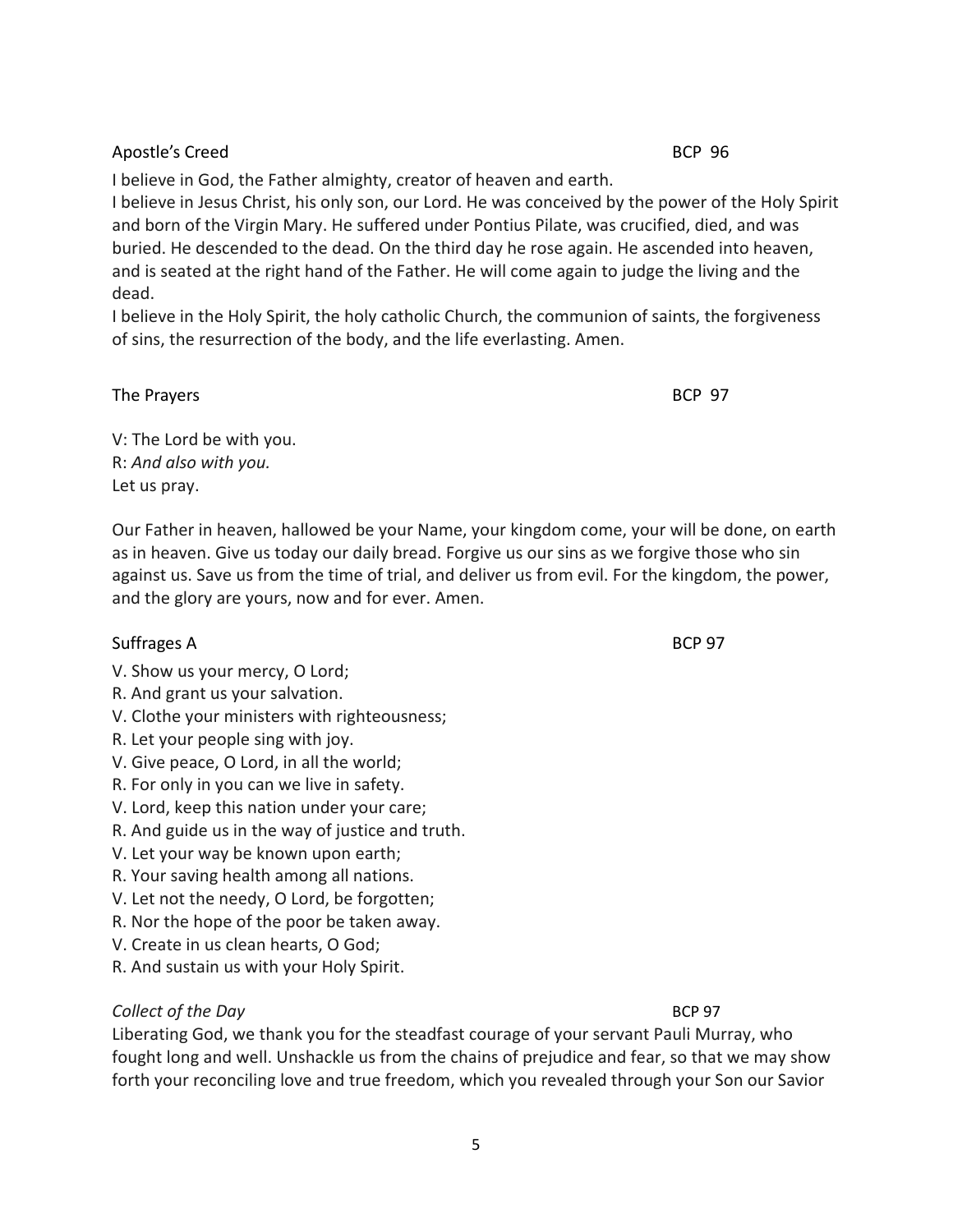Jesus Christ; who lives and reigns with you and the Holy Spirit, one God, now and for ever. Amen.

# *A Collect for the Renewal of Life* BCP 98

O God, the King eternal, whose light divides the day from the night and turns the shadow of death into the morning: Drive far from us all wrong desires, incline our hearts to keep your law, and guide our feet into the way of peace; that, having done your will with cheerfulness during the day, we may, when night comes, rejoice to give you thanks; through Jesus Christ our Lord. *Amen.*

# *A Collect of A Prophetic Witness in Society*

Almighty God, whose prophets taught us righteousness in the care of your poor: By the guidance of your Holy Spirit, grant that we may do justice, love mercy, and walk humbly in your sight; through Jesus Christ, our Judge and Redeemer, who lives and reigns with you and the same Spirit, one God, now and for ever. *Amen*

# *A Collect for Social Justice* BCP 260

Grant, O God, that your holy and life-giving Spirit may so move every human heart and especially the hearts of the people of this land, that barriers which divide us may crumble, suspicions disappear, and hatreds cease; that our divisions being healed, we may live in justice and peace; through Jesus Christ our Lord. *Amen.*

# *A Prayer for Mission* BCP 100

O God, you have made of one blood all the peoples of the earth, and sent your blessed Son to preach peace to those who are far off and to those who are near: Grant that people everywhere may seek after you and find you; bring the nations into your fold; pour out your Spirit upon all flesh; and hasten the coming of your kingdom; through Jesus Christ our Lord. *Amen.*

| Hymn We've Come This Far By Faith | LEVAS II 208 |
|-----------------------------------|--------------|
| Intercessions and Prayers         | BCP 101      |

# A General Thanksgiving BCP 836

Accept, O Lord, our thanks and praise for all that you have done for us. We thank you for the splendor of the whole creation, for the beauty of this world, for the wonder of life, and for the mystery of love.

We thank you for the blessing of family and friends, and for the loving care which surrounds us on every side.

We thank you for setting us at tasks which demand our best efforts, and for leading us to accomplishments which satisfy and delight us.